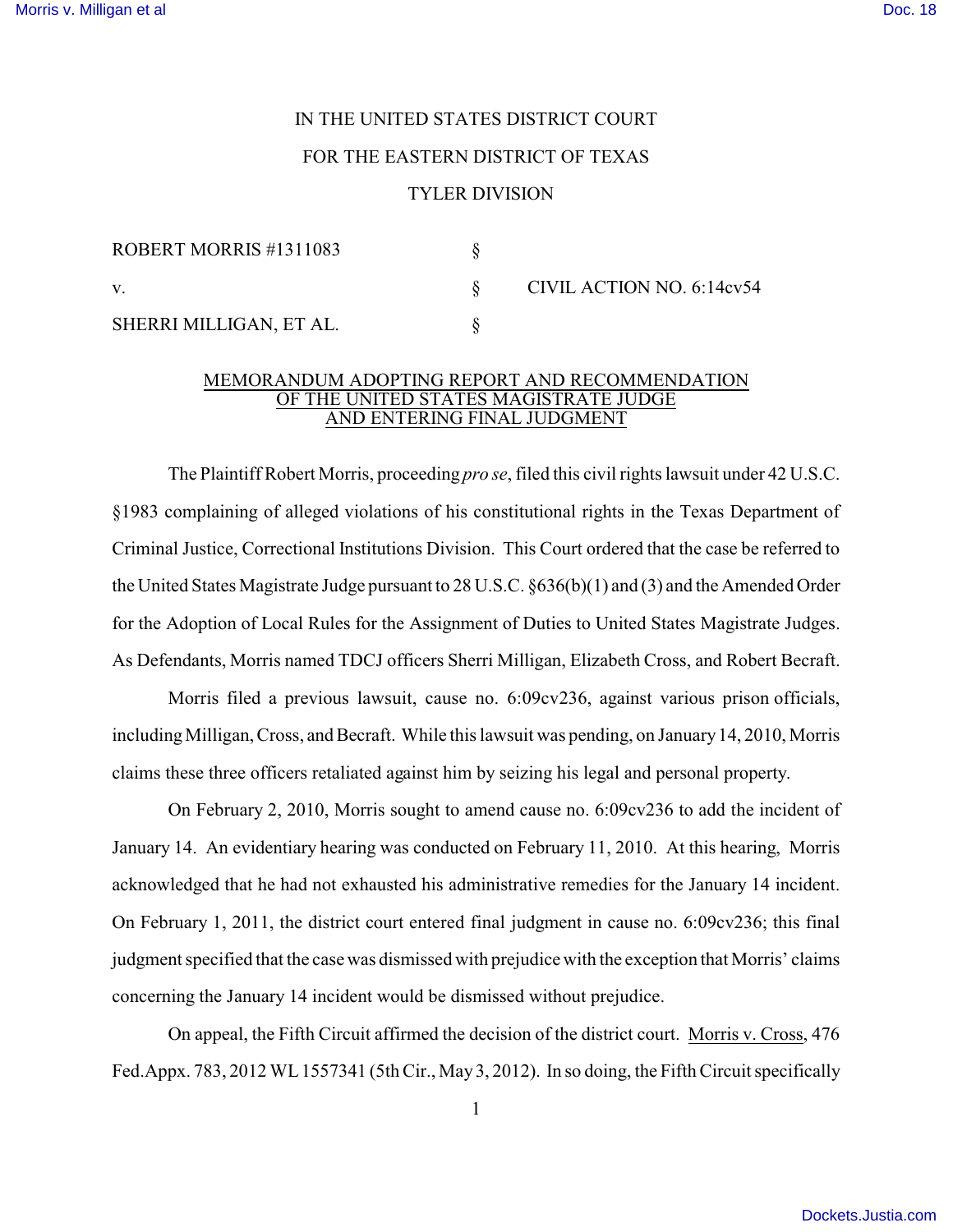held that because Morris did not dispute that he had not exhausted his administrative remedies concerning the January 14 incident, the district court did not err in dismissing these claims without prejudice. Morris sought a writ of certiorari from the U.S. Supreme Court, which was denied, and rehearing of that denial, which was itself denied.

The present lawsuit concerns the January 14, 2010 incident. Morris argues that his lawsuit should not be barred by limitations because the prior case did not become final until the Supreme Court denied rehearing on January 14, 2013, and the limitations period should not begin to run until that date. He also states that while deciding whether to seek certiorari, he filed a lawsuit in state court concerning the same incident. The state court lawsuit was dismissed as time-barred without a ruling on the merits; Morris states that he appealed this decision, but was denied by the Texas Supreme Court on September 13, 2013. Morris contends that the limitations period should be tolled while his state and federal lawsuits were pending, rendering the present lawsuit timely.

### The Defendants' Motion to Dismiss

The Defendants were served with process and filed a motion to dismiss arguing that the present lawsuit is barred by the statute of limitations. They argue that equitable tolling does not apply because there were no extraordinary circumstances preventing Morris from filing his new complaint. There were no administrative proceedings which would toll the statute and the prior lawsuit was dismissed on February 1, 2011, as against Milligan and Cross. The Defendants assert that nothing prevented Morris from seeking redress between the date this lawsuit was dismissed and January 14, 2012, when the two-year limitations period expired. Finally, the Defendants maintain that the claims against Becraft were dismissed with prejudice in the prior case on September 14, 2010.

## Morris' Response to the Motion to Dismiss

In his response to the motion to dismiss, Morris again claims that his appeals process was completed on January 14, 2013, when the Supreme Court denied his motion for rehearing, and the limitations period should begin to run on that date. He says that he exhausted his administrative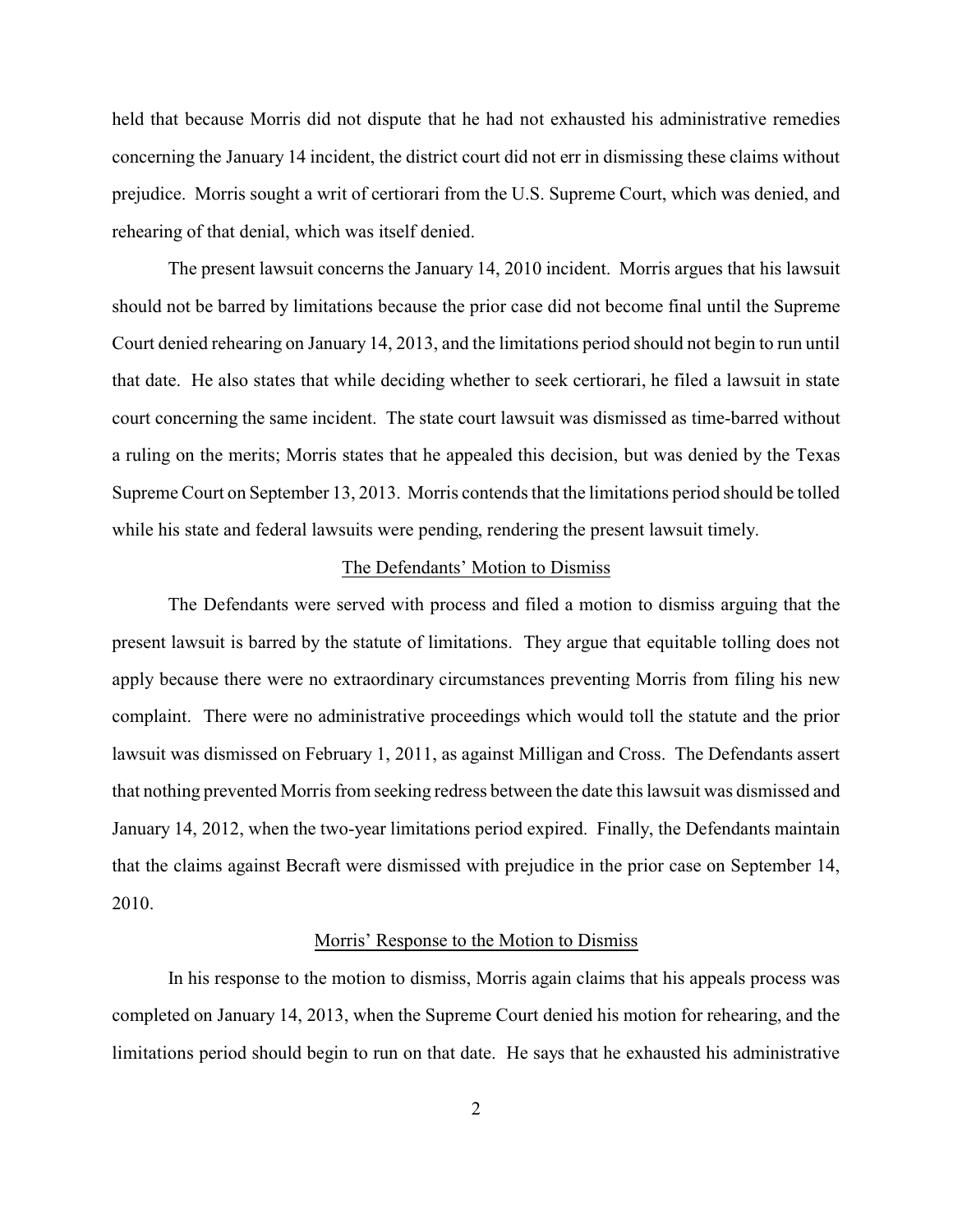remedies on the January 14, 2010 incident on March 31, 2010. Morris contends that the limitations period should be tolled because it is obvious that he diligently pursued his rights; he claimed in the prior case that the January 14 incident was part of a continuing act of harassment and retaliation, and when the district court disagreed, Morris raised this specific issue on direct appeal and in seeking certiorari review.

Morris also asserts that Texas courts have held that tolling is permissible during the pendency of an appeal of an underlying case and that had he filed a separate lawsuit while his appeal was pending, complications could have arisen had he prevailed in the Fifth Circuit or the Supreme Court. He also argues that it was a different claim against Becraft which was dismissed with prejudice and that all of the claims concerning the January 14, 2010 incident were dismissed without prejudice.

#### The Magistrate Judge's Report

After review of the pleadings, the Magistrate Judge issued a Report recommending that the motion to dismiss be granted and that the lawsuit be dismissed. According to the Magistrate Judge, Texas law provides that if a person is *prevented* from exercising his legal remedy by the pendency of legal proceedings, the time during which he was thus prevented should not be counted against him in determining whether the statute of limitations has barred his right. Slack v. Carpenter, 7 F.3d 418, 419 (5th Cir. 1993) (emphasis in original); Hughes v. Mahaney & Higgins, 821 S.W.2d 154, 157 (Tex. 1991).

In the present case, the Magistrate Judge concluded that the pendency of Morris' prior federal court case did not prevent him from exercising his remedy for the January 2010 claim in a separate proceeding because that claim was dismissed without prejudice. The fact that Morris tried to litigate that claim in his prior lawsuit despite knowing that he had not exhausted his administrative remedies does not show that he was prevented from exercising his legal rights in a separate lawsuit; on the contrary, the Magistrate Judge said, Morris' knowledge of his failure to exhaust - as he admitted at the evidentiary hearing - served to place him on notice that the proper place to litigate these claims was in a separate lawsuit once exhaustion had been attained.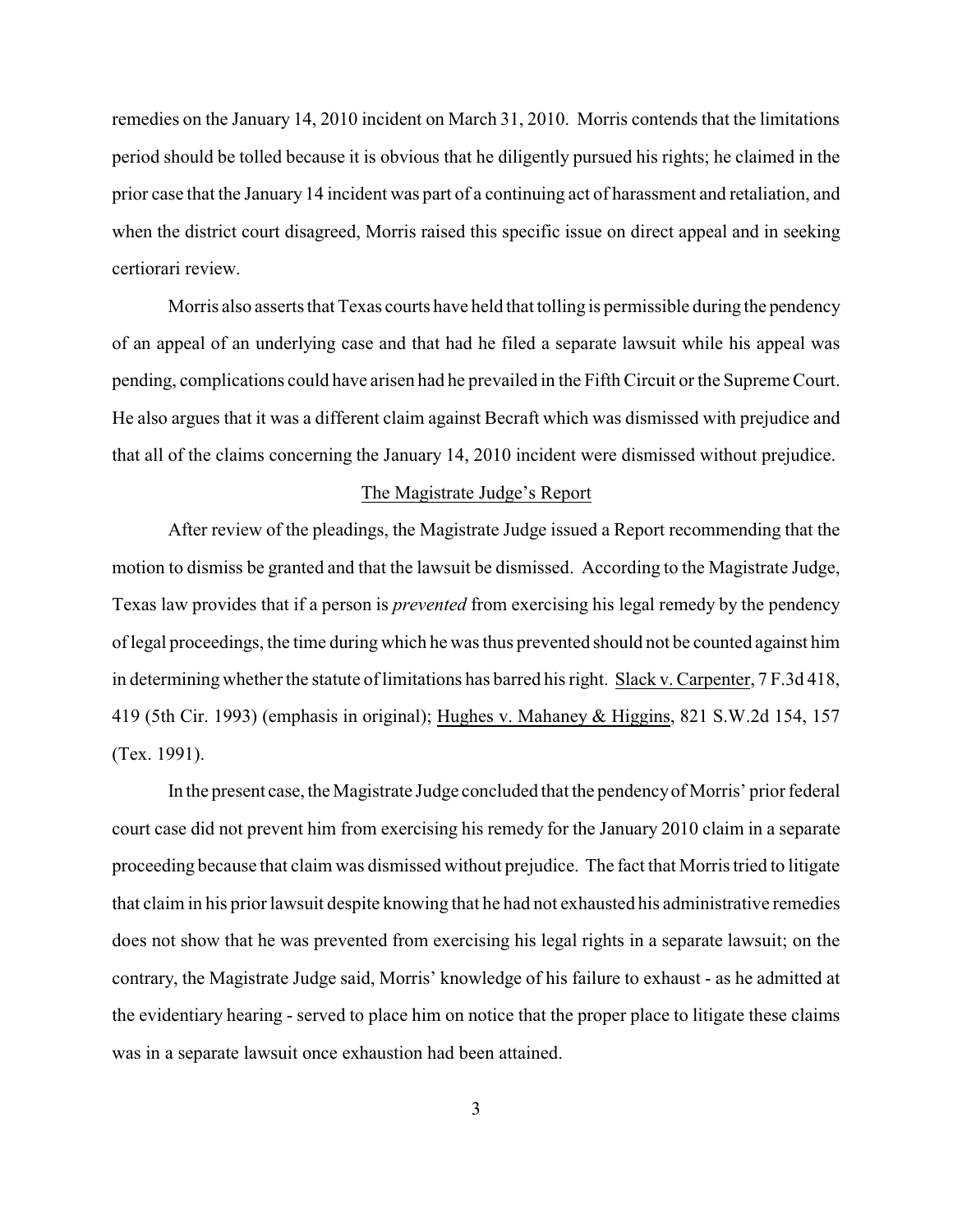Morris argued that under Texas law, tolling is permissible "during the pendency of the appeal of the underlying case," citing American Centennial Ins. Co. v. Canal Ins. Co., 843 S.W.2d 480 (Tex. 1992). However, that decision held that the limitations period is tolled when the viability of the second cause of action depends on the outcome of the first. That circumstance did not exist in this case. *See also* Lariscey v. Smith, 66 F.3d 323, 1995 WL 535010 (5th Cir., August 18, 1995) (stating that under Texas law, tolling the statute of limitations based on the pendency of other legal proceedings "is unavailable unless the earlier proceeding's outcome is a necessary prerequisite to the filing of the suit in issue.")

The Magistrate Judge determined that the statute of limitations also was not tolled by Morris' previous state court lawsuit because that lawsuit sought a remedy which he need not have pursued. While Morris was correct in stating that the administrative remedies he had to pursue did toll the limitations period, these administrative remedies were completed on March 31, 2010, and the limitations period commenced to run at that time, expiring on March 31, 2012. Because Morris signed the present lawsuit on January 23, 2014, the Magistrate Judge concluded that this lawsuit is barred by the statute of limitations.

#### Morris' Objections to the Report

In his objections to the Magistrate Judge's Report, Morris first argues, citing Walker v. Hanes, 570 S.W.2d 534, 540 (Tex.Civ.App.-Corpus Christi 1978), that limitations should be tolled while the prior submission of the same case was appealed. That case involved a will contest, and the Court of Civil Appeals held that the time during which the same case was pending during a prior appeal should not have been counted in determining whether the proponents of a second will served the beneficiaries of the first will within the limitations period. Here, by contrast, Morris is raising the same claim but it is not the same case, because the claim at issue was dismissed without prejudice in the initial action. This objection is without merit.

Next, Morris quotes the Ninth Circuit Court of Appeals, in a case involving a lawsuit for monetary damages for the failure to apply jail time credits to a sentence, as saying that "it would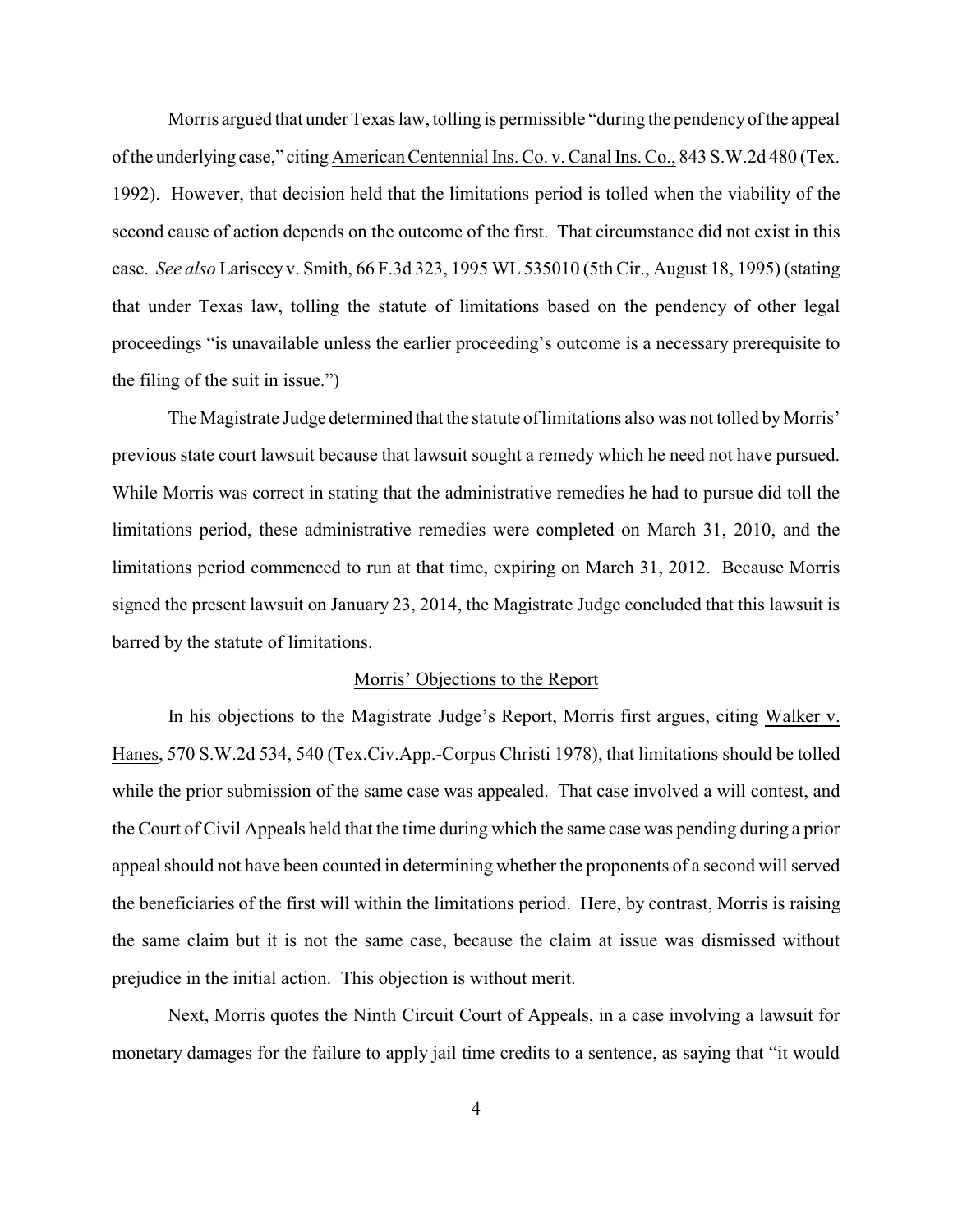hardly promote the goals of the Civil Rights Act of 1871 to twice deny prisoners a federal forum for §1983 complaints, once for being too early and once for being too late." Young v. Kenny, 907 F.2d 874, 878 (9th Cir. 1989), *overruled by* Heck v. Humphrey, 512 U.S. 477 (1994). That circumstance does not exist in this case. The raising of Morris' claim about the January 2010 incident in his first lawsuit was premature because he had not exhausted his administrative remedies, but he had ample time after completing the exhaustion process in which to refile this claim in a new case. This objection is without merit.

Finally, Morris argues that the federal court is not necessarily bound by the state's determination of when its statute of limitations is tolled when the question arises in a federal civil rights action, citing Kaiser v. Cahn, 510 F.2d 282, 287 (2nd Cir. 1974). The Fifth Circuit has applied this principle in "exceptional situations in which state statutes of limitations eradicate rights or frustrate policies created by federal law." Rodriguez v. Holmes, 963 F.2d 799, 805 (5th Cir. 1992). Morris has not shown that the statute of limitations has eradicated his rights or frustrated policies created by federal law, nor that exceptional circumstances otherwise exist. As the Magistrate Judge explained, Morris' prior civil action was not a necessary prerequisite to bringing a separate lawsuit concerning the events of January 14, 2010. Thus, it did not toll the limitations period, which period expired on March 31, 2012. Morris signed the present lawsuit on January 23, 2014, which is well outside of the limitations period. His objections are without merit.

#### Conclusion

The Court has conducted a careful *de novo* review of the pleadings and records in this case, the Report of the Magistrate Judge, and the Plaintiff's objections thereto. Upon such *de novo* review, the Court has concluded that the Report of the Magistrate Judge is correct and the Plaintiff's objections are without merit. It is accordingly

**ORDERED** that the Plaintiff's objections are **OVERRULED** and the Report of the Magistrate Judge (docket no. 12) is ADOPTED as the opinion of the District Court. It is further